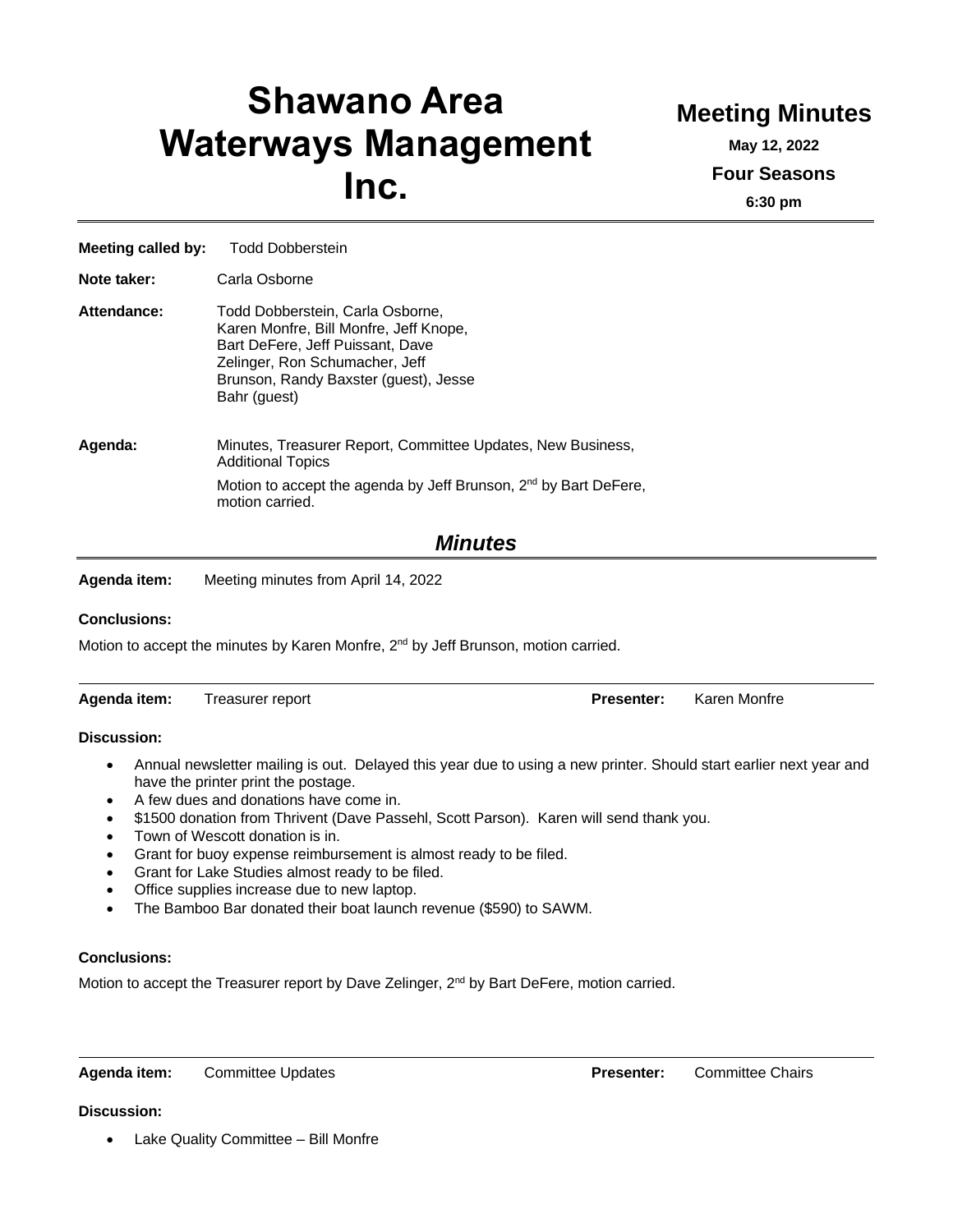- o Water Level update (Jeff Puissant): No new update.
- o Equipment update (Jeff Knope): Diesel engine has been repaired. Repairs made on all four units.
- o SAWM phone number has been placed on weed cutting equipment.
- o Will use dump truck for another year for hauling weeds.
- o Cutting permits are on all harvesters. Bill made new harvest reports and had them approved by DNR.
- o Bill presented weed cutting survey results.
- o Recommendation from Lake Quality Committee is to continue weed cutting.
- $\circ$  Motion to continue weed cutting by Jeff Brunson, 2<sup>nd</sup> by Dave Zelinger, motion carried.
- o Buoys will be placed on 5/13.
- $\circ$  Bill will meet with Eddie to review the comprehensive plan for compliance and priorities/activities.
- $\circ$  City of Shawano has a grant that some will be used for Huckleberry harbor. Will try to get 50% from City of Shawano and 50% from DNR for new harvester. Will also check to see if money is available from county.
- Education and Communication Committee Jeff Brunson
	- $\circ$  Annual newsletter is late due to mailing issues. Will try to get out sooner next year.
	- o Carla will work on updating website.
	- o Bill will provide contact information for resources that can be put on website.
	- $\circ$  Committee will work on creating an annual report (Green Lake is a good example).
	- o Committee is looking for additional fund raising activities.
	- o Jeff is getting results of Shawano Lake financial impact.
	- o May be able to do something with the Fly-in.
	- o Committee is looking into sending out a welcome packet (Green Lake example).
	- o Suggestion to add township board members to email list.
	- o Carla will rearrange email to display better on phones.
- Fishery and Wildlife Committee Dave Zelinger
	- $\circ$  Will have a meeting with DNR Fishery biologist (Aaron O'Connel) to see what can/cannot be done with committee suggestions.
	- o Will start planning for next winter's cleanup and plans to prevent litter left on lake.
	- Bylaws Committee Karen Monfre
	- o Bylaws are on website.
		- $\circ$  Membership notified by newsletter and email that they are available for review on website and will be voted on at annual meeting.
		- o Bylaws will be presented and voted on at the annual meeting.

#### **Conclusions:**

Motion to continue weed cutting by Jeff Brunson,  $2<sup>nd</sup>$  by Dave Zelinger, motion carried

**Agenda item:** New Business/Additional items **Presenter:**

#### **Discussion:**

- Annual meeting  $-$  June  $4<sup>th</sup>$  at 9am at Smalley Park
	- $\circ$  Business side: Approve last year's minutes, approve financial report, approve board members and officers, open to floor for any nominations, vote on bylaws
	- o Informational side: Water level, DNR, Sheriff Dept., Fishing Club (Walleyes for Tomorrow?), Weed cutting and spraying, Q & A
	- o Allow Sherriff Dept. and DNR to speak first.
	- o Have a prayer/moment of silence for Gary.
	- $\circ$  Insert from Shawano Leader Todd will check, Dave will see if Walleyes for Tomorrow will include anything.
	- o Jeff and Todd will get audio equipment.
- Net under Airport Rd. bridge
	- o Todd will get more info and try to get net pulled up higher/tighter.
	- o Carla will put notice in email.

#### **Conclusions:**